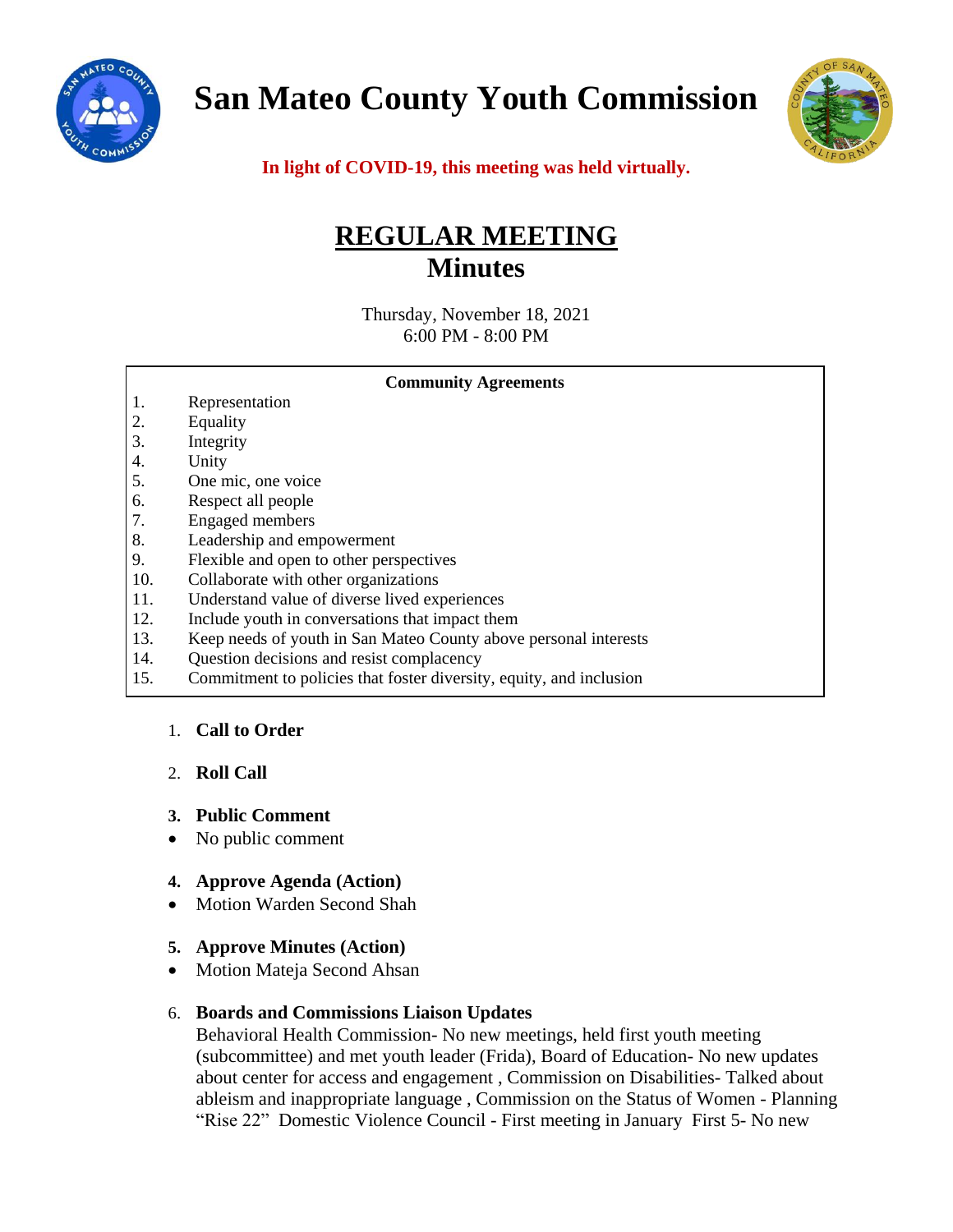updates , JJDPC- Focusing on peer court , LGBTQ- Held retreat (possibly implement into SMYC)

# 7. **Committee Updates**

- Civic Engagement Working with Vote 16, finishing up research, exploring volunteer
- Education & Economic Development- Passing declaration on equitable education
- Environmental Justice-Working with SM Office of Ed and schools to pass declaration, planning youth conference
- Health & Wellness Planning conference, date is set, outreach to keynote speakers, starting mental health Monday on social media
- Immigrant Youth-Workshop almost finished, outreach beginning
- Transformative Justice-Reaching out to Doctors, working on peer court

# **Impromptu ICEBREAKER.**

# **8. Presentation: Equity in San Mateo County**

Shireen Malekafzali, County Chief Equity Officer

- San Mateo County sits on the Land of the Ramaytush Ohlone People
- Need to build our mindfulness

Equity Framework:

- About [Shireen] Me- Been with county for 7 years, working on advancing equity for 20 years
- Defining Equity- Equity is the goal of just and fair inclusion into a society in which all can participate, prosper, and reach their full potential (we must create these conditions)
- Equity is different from equality
- Diversity, Equity, Inclusion, Belonging
- Belonging vs Inclusion
- SMC has a large immigration population, 64% POC, large LGBTO population- narrative of county does not truly reflect- citizens feel like they do not belong in the narrative
- Root Causes of Inequities: Oppression -> Discriminatory Policies and Practices
- Leading with race but not exclusive about rate
- Theory of Change to Achieving equity: Input- County Transformation, output of equitable culture
- Countywide Equity Infrastructure- Chief with boards, equity forums, community councils, department equity teams, action plan
- Many Initial Countywide Projects in the works
- Request: Project Partnership (Equity through Art Webinar Series)
- Question: Equitable education work? Answer: Mostly research on 3rd grade reading level in correlation with food and further graduation rates
- Emphasis on hiring and promotions (how jobs should work)
- Question: How to have equity conversations with people who need them most? A: Community organizers have the most power
- Housing at center of equity